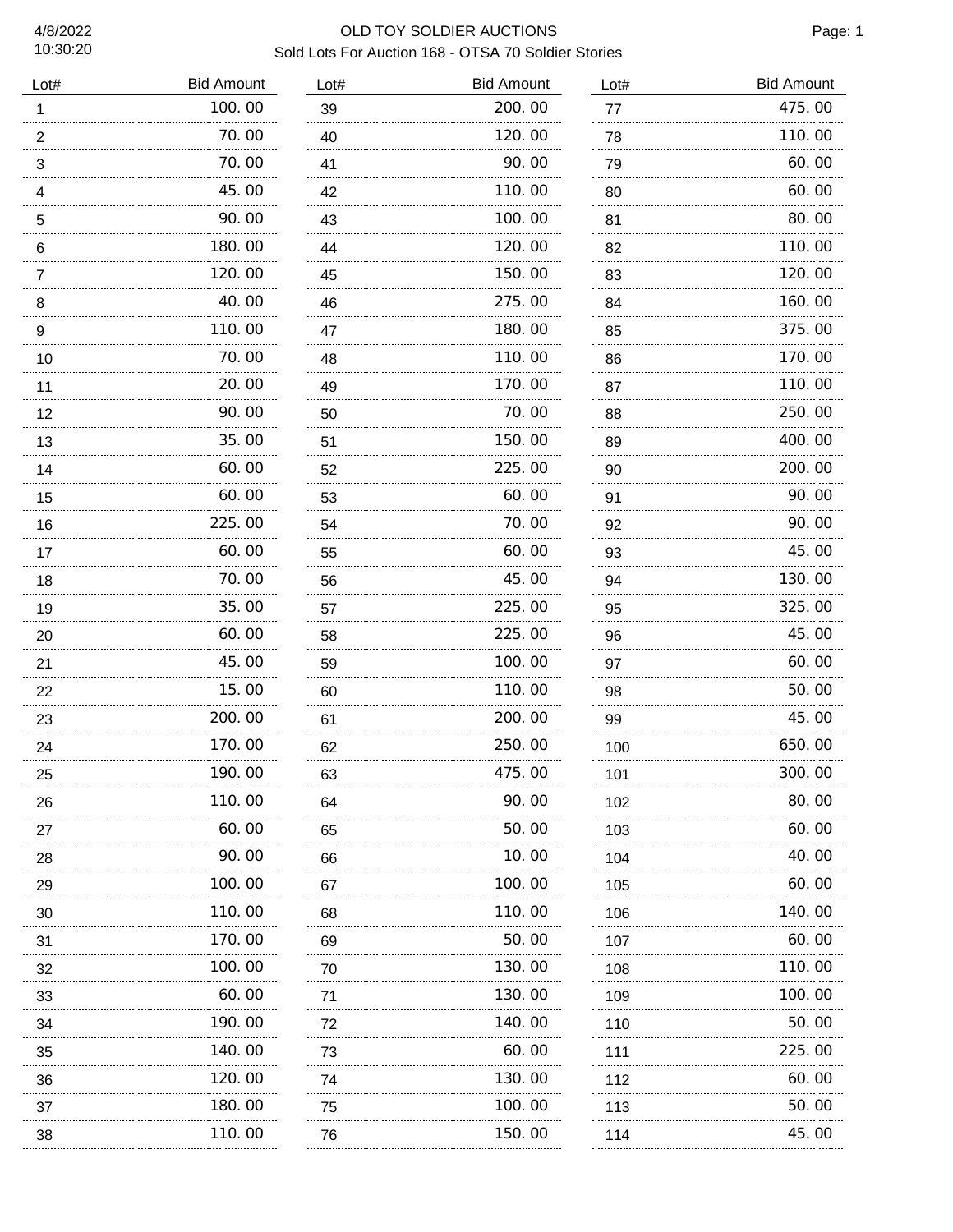# 4/8/2022 OLD TOY SOLDIER AUCTIONS Sold Lots For Auction 168 - OTSA 70 Soldier Stories

| Lot# | <b>Bid Amount</b> | Lot# | <b>Bid Amount</b> | Lot# | <b>Bid Amount</b> |
|------|-------------------|------|-------------------|------|-------------------|
| 115  | 60.00             | 153  | 90.00             | 191  | 80.00             |
| 116  | 90.00             | 154  | 100.00            | 192  | 170.00            |
| 117  | 100.00            | 155  | 100.00            | 193  | 80.00             |
| 118  | 110.00            | 156  | 160.00            | 194  | 140.00            |
| 119  | 70.00             | 157  | 120,00            | 195  | 160.00            |
| 120  | 90.00             | 158  | 190.00            | 196  | 140.00            |
| 121  | 100.00            | 159  | 110.00            | 197  | 225.00            |
| 122  | 70.00             | 160  | 30.00             | 198  | 140.00            |
| 123  | 70.00<br>.        | 161  | 30.00             | 199  | 70.00             |
| 124  | 140.00<br>.       | 162  | 130.00<br>.       | 200  | 60.00             |
| 125  | 80.00<br>.        | 163  | 110.00            | 201  | 120.00            |
| 126  | 100.00<br>.       | 164  | 130.00<br>.       | 202  | 160.00            |
| 127  | 35.00<br>.        | 165  | 90.00<br>.        | 203  | 90.00             |
| 128  | 100.00<br>.       | 166  | 160.00<br>.       | 204  | 140.00            |
| 129  | 130.00<br>.       | 167  | 70.00<br>.        | 205  | 80.00             |
| 130  | 90.00<br>.        | 168  | 120.00<br>.       | 206  | 300.00            |
| 131  | 275.00<br>.       | 169  | 200.00<br>.       | 207  | 90.00             |
| 132  | 200.00<br>.       | 170  | 40.00<br>.        | 208  | 110.00            |
| 133  | 100.00            | 171  | 100.00            | 209  | 225.00            |
| 134  | 50.00<br>.        | 172  | 350.00            | 210  | 225.00            |
| 135  | 250.00            | 173  | 80.00             | 211  | 150.00            |
| 136  | 50.00             | 174  | 120.00            | 212  | 150.00            |
| 137  | 80.00             | 175  | 40.00             | 213  | 80.00             |
| 138  | 50.00             | 176  | 50.00             | 214  | 350.00            |
| 139  | 60.00             | 177  | 40.00             | 215  | 325.00            |
| 140  | 140.00            | 178  | 45.00             | 216  | 350.00            |
| 141  | 120.00            | 179  | 35.00             | 217  | 120.00            |
| 142  | 100.00            | 180  | 70.00             | 218  | 150.00            |
| 143  | 130.00            | 181  | 60.00             | 219  | 1, 100.00         |
| 144  | 80.00<br>.        | 182  | 35.00<br>.        | 220  | 225.00            |
| 145  | 50.00             | 183  | 130. 00<br>.      | 221  | 25.00             |
| 146  | 325.00            | 184  | 80.00<br>         | 222  | 80.00             |
| 147  | 45.00             | 185  | 120.00            | 223  | 150.00            |
| 148  | 275.00            | 186  | 60.00             | 224  | 90.00             |
| 149  | 190.00            | 187  | 150.00            | 225  | 70.00             |
| 150  | 80.00             | 188  | 90.00             | 226  | 110.00            |
| 151  | 70.00             | 189  | 50.00             | 227  | 40.00             |
| 152  | 160.00            | 190  | 40.00             | 228  | 30.00             |
|      |                   |      |                   |      |                   |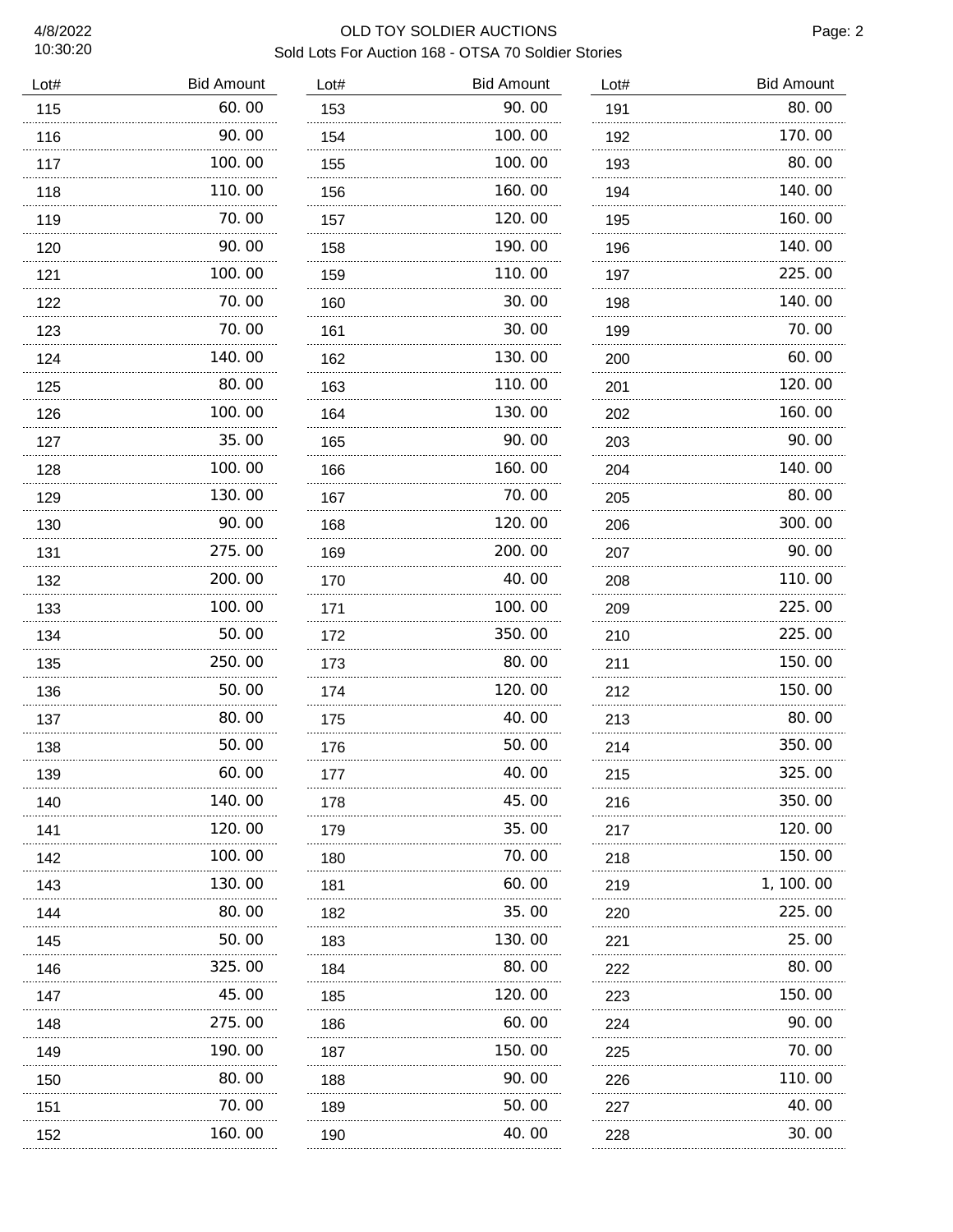# 4/8/2022 OLD TOY SOLDIER AUCTIONS Sold Lots For Auction 168 - OTSA 70 Soldier Stories

| Lot# | <b>Bid Amount</b> | Lot#     | <b>Bid Amount</b> | Lot# | <b>Bid Amount</b> |
|------|-------------------|----------|-------------------|------|-------------------|
| 229  | 30.00             | 267      | 100.00            | 305  | 80.00             |
| 230  | 300.00            | 268      | 80.00             | 306  | 90.00             |
| 231  | 100.00            | 269      | 120.00            | 307  | 160.00            |
| 232  | 325.00            | 270      | 80.00             | 308  | 70.00             |
| 233  | 800.00            | 271<br>. | 100.00            | 309  | 25.00             |
| 234  | 100.00            | 272      | 110.00            | 310  | 50.00             |
| 235  | 225.00            | 273      | 100.00            | 311  | 5.00              |
| 236  | 250.00            | 274      | 120.00            | 312  | 350.00            |
| 237  | 45.00             | 275      | 70.00             | 313  | 90.00             |
| 238  | 110.00            | 276      | 90.00             | 314  | 45.00             |
| 239  | 110.00            | 277      | 120.00            | 315  | 70.00             |
| 240  | 190.00            | 278      | 20.00             | 316  | 45.00             |
| 241  | 275.00            | 279      | 225.00            | 317  | 35.00             |
| 242  | 300.00            | 280      | 190.00            | 318  | 35.00             |
| 243  | 375.00            | 281      | 70.00             | 319  | 50.00             |
| 244  | 120.00            | 282      | 80.00             | 320  | 30.00             |
| 245  | 1, 600. 00        | 283      | 25.00             | 321  | 25.00             |
| 246  | 40.00             | 284      | 30.00             | 322  | 25.00             |
| 247  | 130.00            | 285      | 30.00             | 323  | 35.00             |
| 248  | 90.00             | 286      | 20.00             | 324  | 70.00             |
| 249  | 50.00             | 287      | 80.00             | 325  | 25.00             |
| 250  | 50.00             | 288      | 5.00              | 326  | 70.00             |
| 251  | 250.00            | 289      | 5.00              | 327  | 20.00             |
| 252  | 170.00            | 290      | 20.00             | 328  | 400.00            |
| 253  | 160.00            | 291      | 15.00             | 329  | 40.00             |
| 254  | 140.00            | 292      | 60.00             | 330  | 170.00            |
| 255  | 60.00             | 293      | 15.00<br>.        | 331  | 40.00             |
| 256  | 90.00             | 294      | 120.00            | 332  | 70.00             |
| 257  | 225.00<br>.       | 295      | 30.00<br>.        | 333  | 50.00             |
| 258  | 130.00            | 296      | 15.00             | 334  | 15.00             |
| 259  | 90.00<br>.        | 297      | 25.00<br>.        | 335  | 170. 00           |
| 260  | 70.00             | 298      | 90.00             | 336  | 40.00             |
| 261  | 250.00            | 299      | 30.00             | 337  | 35.00             |
| 262  | 80.00             | 300      | 100.00            | 338  | 90.00             |
| 263  | 250.00            | 301      | 100. 00           | 339  | 50.00             |
| 264  | 160.00            | 302      | 60.00             | 340  | 110.00            |
| 265  | 100.00            | 303      | 5.00              | 341  | 80.00             |
| 266  | 50.00             | 304      | 20.00             | 342  | 25.00             |
|      |                   |          |                   |      |                   |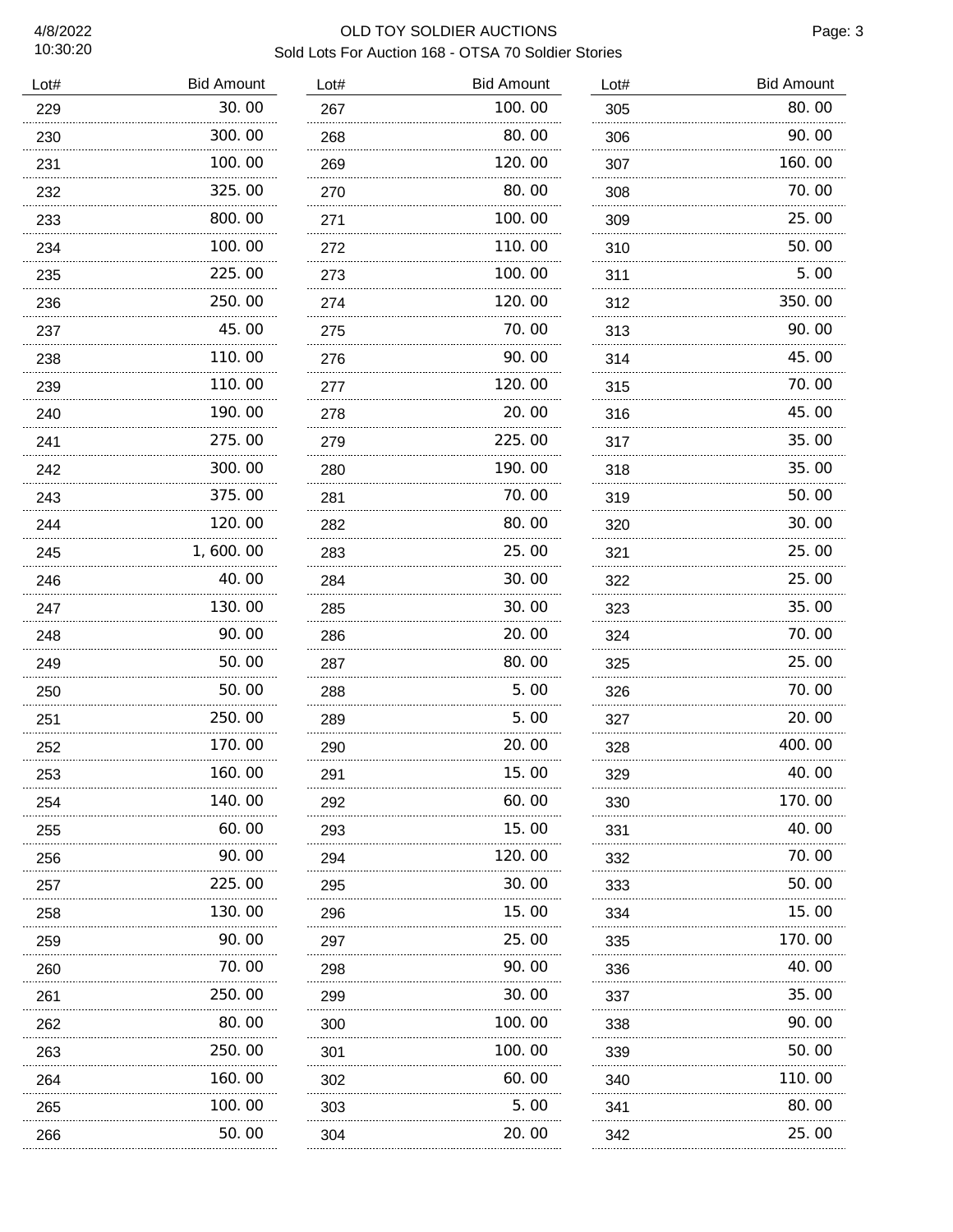## 4/8/2022 OLD TOY SOLDIER AUCTIONS Sold Lots For Auction 168 - OTSA 70 Soldier Stories

| Lot# | <b>Bid Amount</b> | Lot#     | <b>Bid Amount</b> | Lot#     | <b>Bid Amount</b> |
|------|-------------------|----------|-------------------|----------|-------------------|
| 343  | 30.00             | 381      | 40.00             | 419      | 45.00             |
| 344  | 70.00             | 382      | 15.00             | 420      | 130.00            |
| 345  | 35.00             | 383      | 160.00            | 421      | 170.00            |
| 346  | 40.00             | 384      | 80.00             | 422      | 100.00            |
| 347  | 100.00            | 385      | 120.00            | 423      | 60.00             |
| 348  | 80.00             | 386      | 180.00            | 424      | 60.00             |
| 349  | 40.00             | 387      | 60.00             | 425      | 30.00             |
| 350  | 35.00             | 388      | 60.00             | 426      | 60.00             |
| 351  | 40.00             | 389      | 90.00             | 427      | 130.00            |
| 352  | 120.00            | 390      | 150.00            | 428      | 40.00             |
| 353  | 100.00            | 391      | 5.00              | 429      | 90.00             |
| 354  | 180.00            | 392      | 15.00             | 430      | 110.00            |
| 355  | 90.00             | 393      | 90.00             | 431      | 250.00            |
| 356  | 35.00<br>.        | 394      | 90.00<br>.        | 432      | 80.00             |
| 357  | 45.00             | 395      | 50.00             | 433      | 60.00             |
| 358  | 80.00<br>.        | 396      | 90.00             | 434      | 40.00             |
| 359  | 35.00             | 397      | 20.00             | 435      | 350.00            |
| 360  | 60.00             | 398      | 30.00             | 436      | 80.00             |
| 361  | 40.00             | 399      | 70.00             | 437      | 60.00             |
| 362  | 30.00             | 400      | 80.00             | 438      | 45.00             |
| 363  | 60.00             | 401      | 20.00             | 439      | 40.00             |
| 364  | 35.00             | 402      | 35.00             | 440      | 35.00             |
| 365  | 90.00             | 403      | 20.00             | 441      | 45.00             |
| 366  | 70.00             | 404      | 10.00             | 442      | 110.00            |
| 367  | 70.00             | 405      | 15.00             | 443      | 90.00             |
| 368  | 130. 00           | 406      | 90.00             | 444      | 60.00             |
| 369  | 40.00             | 407      | 25.00             | 445      | 40.00             |
| 370  | 35.00             | 408<br>. | 35.00             | 446      | 70.00             |
| 371  | 30.00             | 409<br>. | 35. OO<br>.       | 447      | 40.00             |
| 372  | 30.00             | 410      | 45.00             | 448      | 250.00            |
| 373  | 5.00              | 411      | 5.00              | 449      | 100.00            |
| 374  | 30.00             | 412      | 30.00             | 450      | 60.00             |
| 375  | 30.00             | 413      | 35.00             | 451      | 70.00             |
| 376  | 30.00             | 414      | 30.00             | 452      | 100.00            |
| 377  | 60.00             | 415      | 25.00             | 453      | 40.00             |
| 378  | 80.00<br>.        | 416      | 5.00<br>.         | 454      | 70.00             |
| 379  | 45.00             | 417<br>  | 5.00              | 455<br>. | 120.00            |
| 380  | 20.00             | 418      | 40.00             | 456      | 70.00             |
|      |                   |          |                   |          |                   |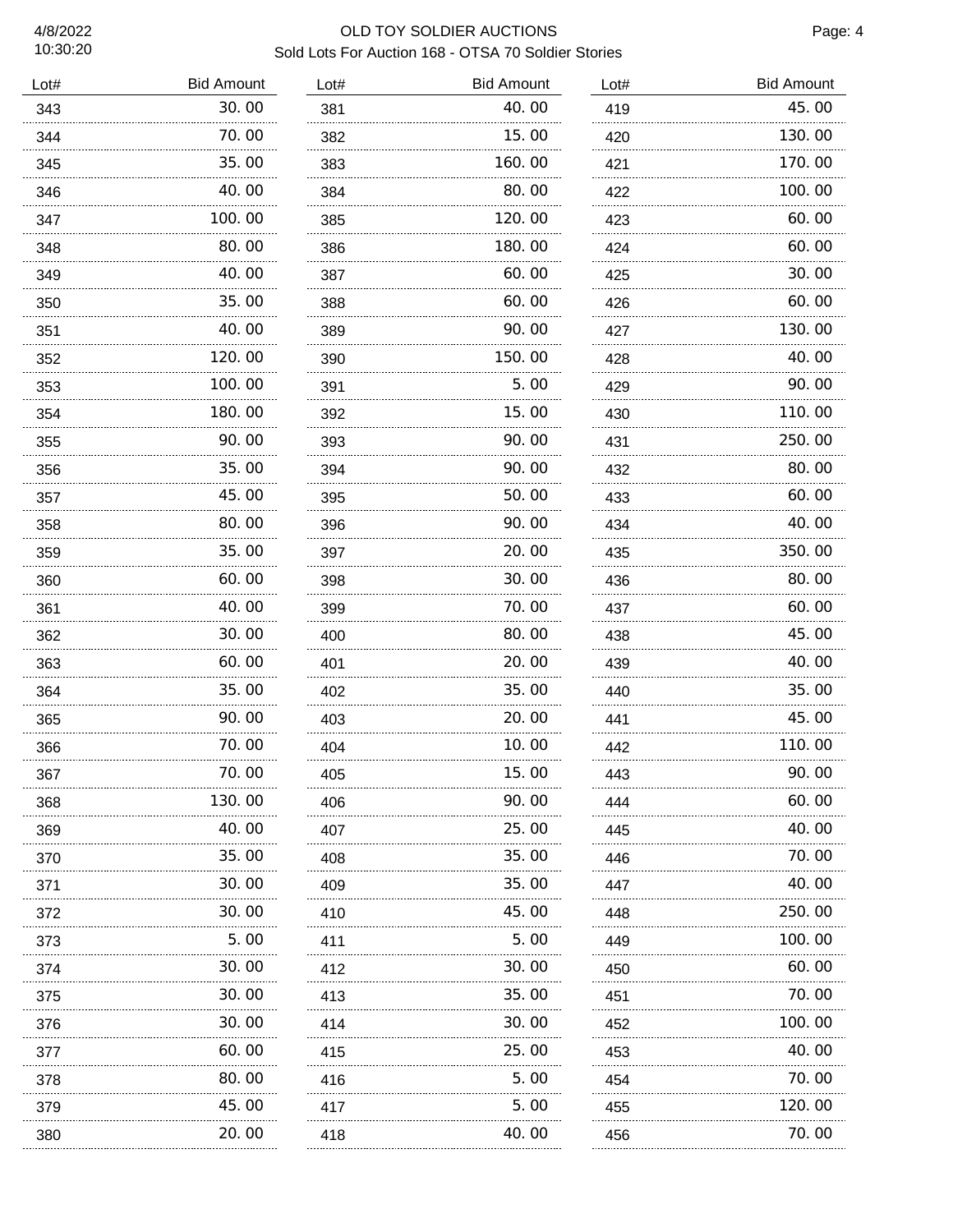### 4/8/2022 OLD TOY SOLDIER AUCTIONS Sold Lots For Auction 168 - OTSA 70 Soldier Stories

| Lot# | <b>Bid Amount</b> | Lot# | <b>Bid Amount</b> | Lot# | <b>Bid Amount</b> |
|------|-------------------|------|-------------------|------|-------------------|
| 457  | 225.00            | 495  | 170.00            | 533  | 200.00            |
| 458  | 50.00             | 496  | 90.00             | 534  | 70.00             |
| 459  | 70.00             | 497  | 60.00             | 535  | 35.00             |
| 460  | 25.00             | 498  | 80.00             | 536  | 80.00             |
| 461  | 30.00             | 499  | 100.00            | 537  | 45.00             |
| 462  | 70.00             | 500  | 50.00             | 538  | 70.00             |
| 463  | 50.00             | 501  | 120.00            | 539  | 25.00             |
| 464  | 90.00<br>.        | 502  | 90.00<br>.        | 540  | 50.00             |
| 465  | 80.00             | 503  | 70.00             | 541  | 160.00            |
| 466  | 140.00<br>.       | 504  | 110.00<br>.       | 542  | 90.00             |
| 467  | 25.00             | 505  | 25.00             | 543  | 30.00             |
| 468  | 150.00<br>.       | 506  | 80.00             | 544  | 180.00            |
| 469  | 80.00             | 507  | 60.00             | 545  | 130.00            |
| 470  | 35.00             | 508  | 60.00             | 546  | 30.00             |
| 471  | 30.00             | 509  | 40.00             | 547  | 40.00             |
| 472  | 35.00<br>.        | 510  | 40.00             | 548  | 40.00             |
| 473  | 15.00             | 511  | 170.00            | 549  | 35.00             |
| 474  | 35.00             | 512  | 70.00             | 550  | 200.00            |
| 475  | 60.00             | 513  | 40.00             | 551  | 225.00            |
| 476  | 120.00            | 514  | 100.00            | 552  | 190.00            |
| 477  | 170.00            | 515  | 160.00            | 553  | 110.00            |
| 478  | 100.00            | 516  | 130.00            | 554  | 190.00            |
| 479  | 150.00            | 517  | 90.00             | 555  | 100.00            |
| 480  | 110.00            | 518  | 30.00             | 556  | 80.00             |
| 481  | 150.00            | 519  | 170.00            | 557  | 180.00            |
| 482  | 110.00            | 520  | 100.00            | 558  | 25.00             |
| 483  | 140.00            | 521  | 50.00             | 559  | 190.00            |
| 484  | 120.00<br>.       | 522  | 120.00            | 560  | 100.00            |
| 485  | 250.00            | 523  | 40.00             | 561  | 225.00            |
| 486  | 80.00             | 524  | 140.00            | 562  | 35.00             |
| 487  | 50.00             | 525  | 160.00            | 563  | 45.00             |
| 488  | 70.00             | 526  | 35.00             | 564  | 150.00            |
| 489  | 60.00             | 527  | 110.00            | 565  | 25.00             |
| 490  | 100.00            | 528  | 120.00            | 566  | 160.00            |
| 491  | 30.00             | 529  | 160.00            | 567  | 70.00             |
| 492  | 50.00             | 530  | 40.00             | 568  | 45.00             |
| 493  | 25.00             | 531  | 35.00             | 569  | 80.00             |
| 494  | 70.00             | 532  | 70.00             | 570  | 70.00             |
|      |                   |      |                   |      |                   |